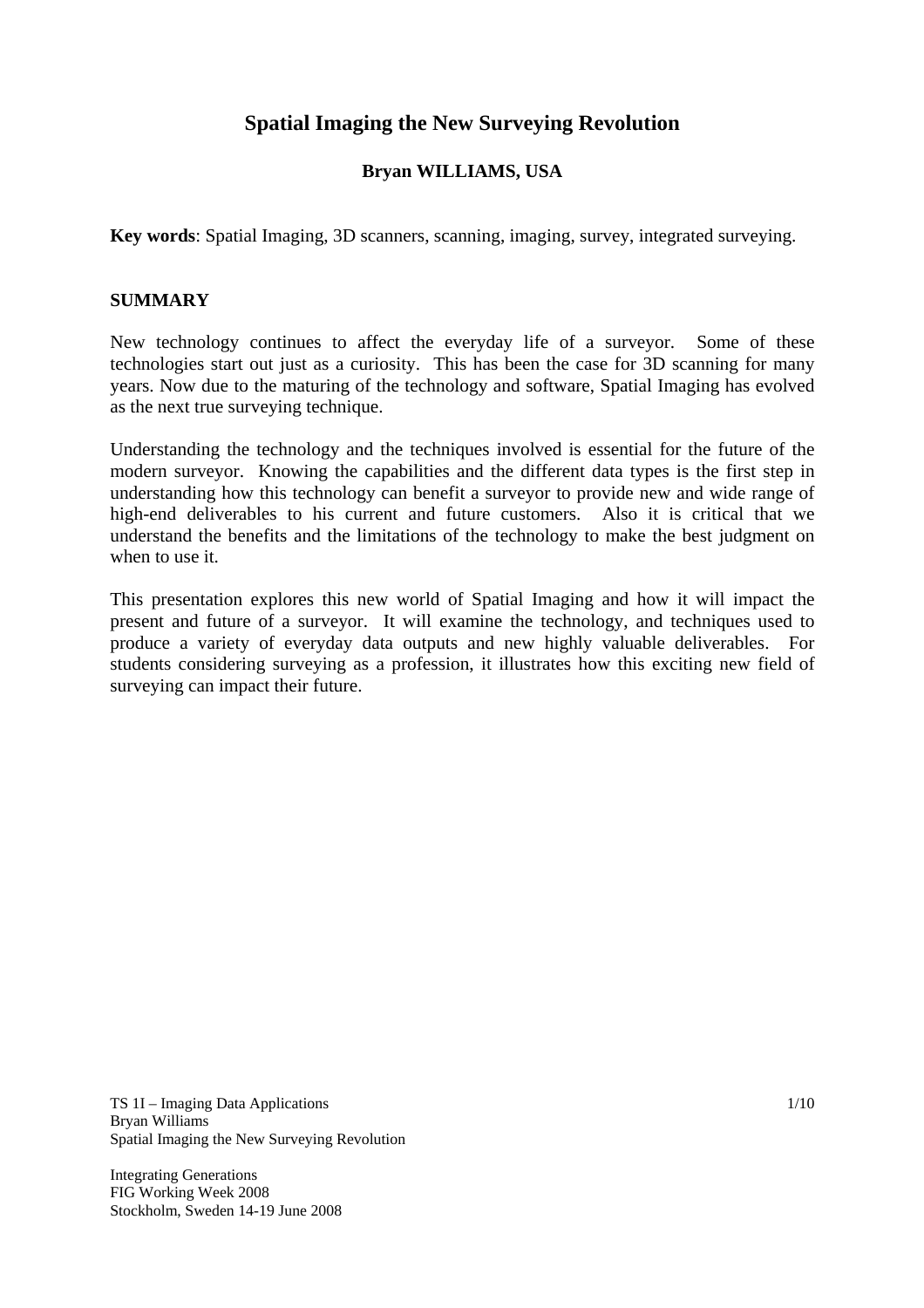# **Spatial Imaging the New Surveying Revolution**

## **Bryan WILLIAMS, USA**

## **1. SPATIAL IMAGING TECHNOLOGY**

#### **1.1 Historical perspective**

It has been more than twenty years since the first 3D scanner was commercially introduced. These early scanners were initially developed to solve specific problems of non-contact measurement for applications within facilities such as nuclear power plants. The range of measure for these devices was limited as precise measurements were often required. These instruments also required the use of a specifically configured and dedicated laptop computer. Due to the large amount of data required to manage and data processing to produce results this had to be carried out on server-based workstations.

As the technology advanced speed, range, accuracy, and ease-of-use it has developed to adapt 3D scanning to a broader range of surveying applications. Instruments have reduced in size, weight, and become more portable with operation from a handheld data collector. Introduced by Trimble in February of 2007 came the merging of the total station, imaging and 3D scanning technology into a single instrument. The Trimble® VX<sup>™</sup> Spatial Station provides the surveyor with the flexibility to carry out traditional surveys as well as the ability to capture complex data with 3D scanning and images via integrated digital camera technology.

Personal computer advances have had a significant impact in enabling the adoption of spatial imaging technology to where it is today, as an accepted surveying practice. Speed of the processor for fast data processing and powerful graphics drivers allow for efficient management of large amounts of three-dimensional data and images. The significance of PC power has ensured that complex three-dimensional deliverable can be processed within a reasonable amount of time to satisfy demands for project site use.

## **2. APPLYING SURVEY TECHNIQUES**

#### **2.1 Traditional techniques**

In the past, cumbersome and unreliable techniques have been a part of the 3D scanning data collection process. Due to the limitations of the technology, techniques such as the placement of a large number of spherical or rotating flat targets or cloud-to-cloud based techniques were used to register point cloud data together. These techniques were carried out in the office and did not facilitate the ability to field check the data against known monuments.

In 2005 Trimble® introduced the Trimble® GX™ 3D scanner. This system was the first to combine the technology of a dual-axis compensator and a set of survey-based field procedures that replicated the traditional survey workflows used by surveyors with a total station. This

TS 1I – Imaging Data Applications Bryan Williams Spatial Imaging the New Surveying Revolution

Integrating Generations FIG Working Week 2008 Stockholm, Sweden 14-19 June 2008 2/10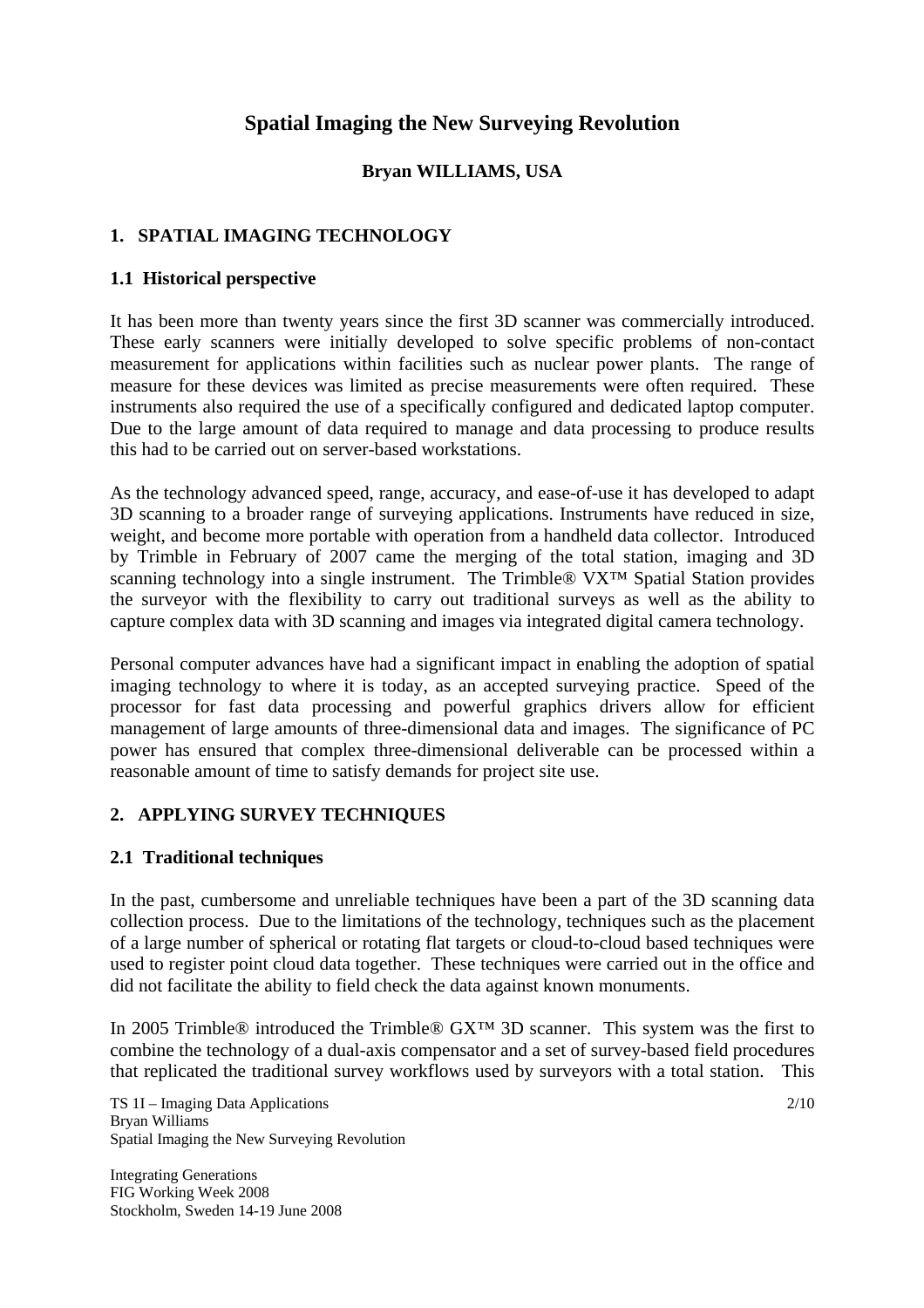solution provides the surveyor with the ability to position the instrument accurately over a known ground point, level the instrument using a plate bubble or electronic level, measure an instrument height, accurately position and measure to backsights to orientate the survey, and to observe a foresight setting the stage for a traditional survey traverse. An accurate resection technique is also facilitated. Both techniques offer residual error results providing the surveyor with instant field feedback to ensure confidence that the station setup is reliable. Measurements to other reference monuments can be observed as additional checks during the data-collection process to provide confidence that the large amount of data captured is within the tolerance required for a specific project, (Lemmon & Biddiscombe, 2005).

The adoption of the traditional surveying techniques has lead to a confidence in the large amount of data that can be collected with a spatial imaging solution. This confidence has facilitated the ratification of the technology by many of the government authorities around the world. Therefore; today, spatial imaging technology is being adopted by surveyors as a choice for rapid, accurate, and comprehensive data collection.

## **3. ADOPTING TECHNIQUE TO THE APPLICATION**

Adopting the most appropriate technique is important to achieve the desired result on any project site. With spatial imaging there maybe a number of techniques that can be applied to collect a complete data set. As there are a large number and varied types of application I have chosen just few as an example.

## **3.1 Application and Technique**

## 3.1.1 Tunnel Inspection

Consider the construction of a two-way tunnel to alleviate the congestion in a large metropolitan city. During construction there is a fire that damages a section of the constructed tunnel and needs to be repaired quickly. There is a need to ensure that the repair work is carried out to minimize downtime while containing repair costs. A 3D scanner is selected to monitor the situation.

Reference points are set up in order to conduct surface/volume comparison after the repair is complete.

A scan is captured of the damaged area.

The surface is then cleaned with high pressure water jets then a second scan is captured.

The surface is repaired with a new concrete liner and a final scan is conducted of the repaired area.

Using the established reference points the three data sets can be registered and compared in the office software to determine the total volume of material removed and concrete used in the repair.

TS 1I – Imaging Data Applications Bryan Williams Spatial Imaging the New Surveying Revolution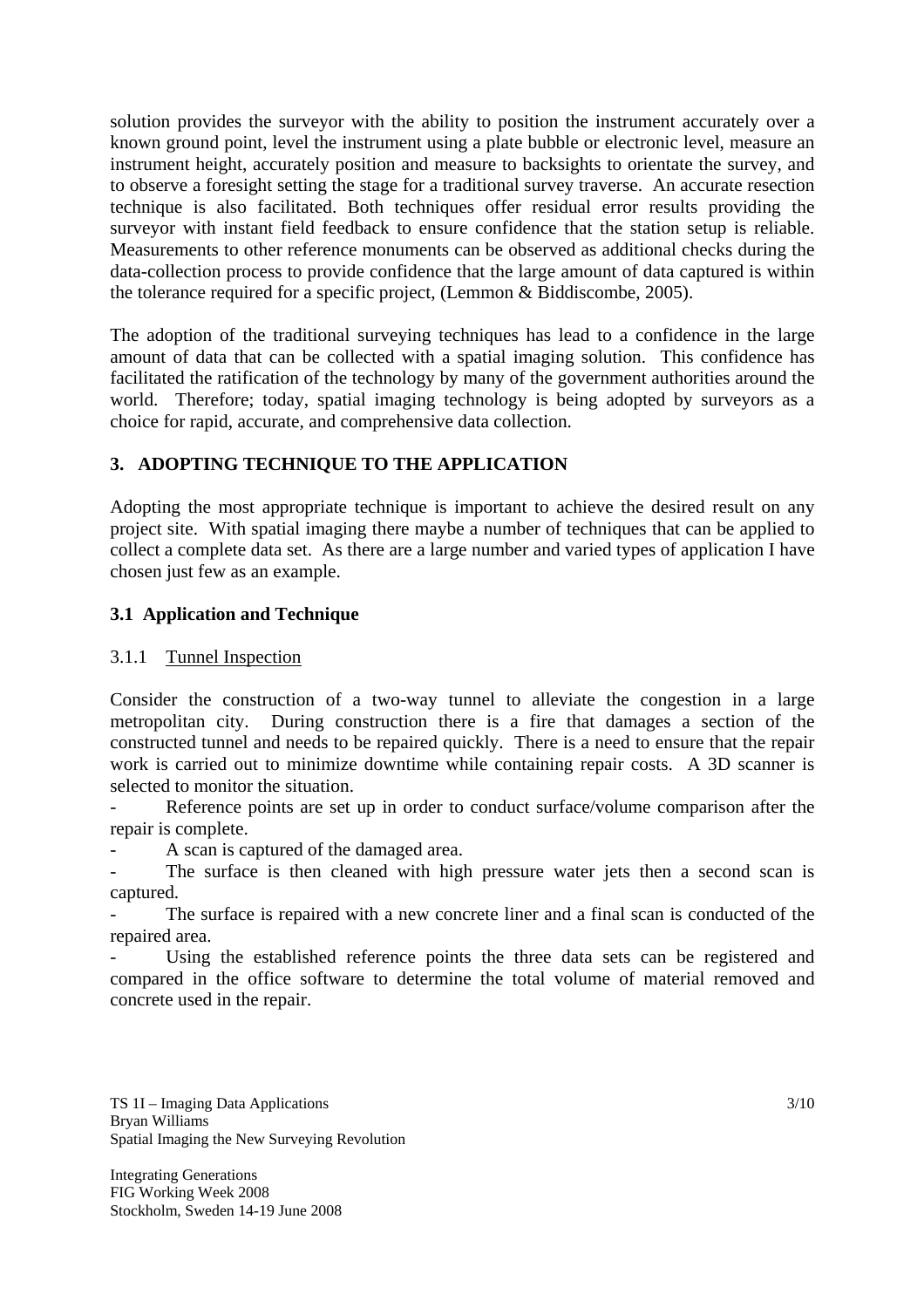The benefits of this technique provide the project manager with verification of the claims made by the contractors of the volume of materials removed or used in repair. It also guarantees the accuracy of the restoration to the original form, (Biddiscombe, 2005).

### 3.1.2 Roads

Spatial Imaging solutions are ideal for the quick and safe capture of data on roadways. Often the difficulty of safely capturing data with traditional survey methods is facilitated by lane or complete road closure. 3D scanning offers the surveyor with a method to capture a comprehensive data set quickly and safely. By employing a traditional traverse technique it is possible to cover a large section of road efficiently. Data density is usually determined by setting a grid-spacing at a set distance, or set an angular resolution. The resulting data set is usually very dense close to the instrument and quickly deteriorates a relative short distance along the road surface. This requires a large overlap of data collection to fill in density required. The effect of this is an increase of the number of station setups required and time consuming data processing in the office required to disseminate the data to obtain the point spacing desired. New technological advances such as Trimble® SureScan™ have been developed to allow the surveyor to obtain the data with a uniform spacing at each station across the entire scan area. This reduces the unwanted superfluous data capture in the field, (Hook and Lepere, 2007).

It is important as in all traversing methods that alternative reference monuments are observed to ensure that accuracies are maintained during the survey.



Figure 1. SureScan (right) highlights the increased coverage and uniformity of the data captured on a road surface*.*

#### 3.1.3 Accidents and Forensics

Spatial Imaging solutions provide the forensic surveyor with a tool to capture a complete topographic documentation of a location and the objects present, be it a crime scene or accident site. Metric information in 3D and images in 2D can be captured safely and in a short period of time. The greater consideration at these sites is the speed and the

TS 1I – Imaging Data Applications Bryan Williams Spatial Imaging the New Surveying Revolution

Integrating Generations FIG Working Week 2008 Stockholm, Sweden 14-19 June 2008 4/10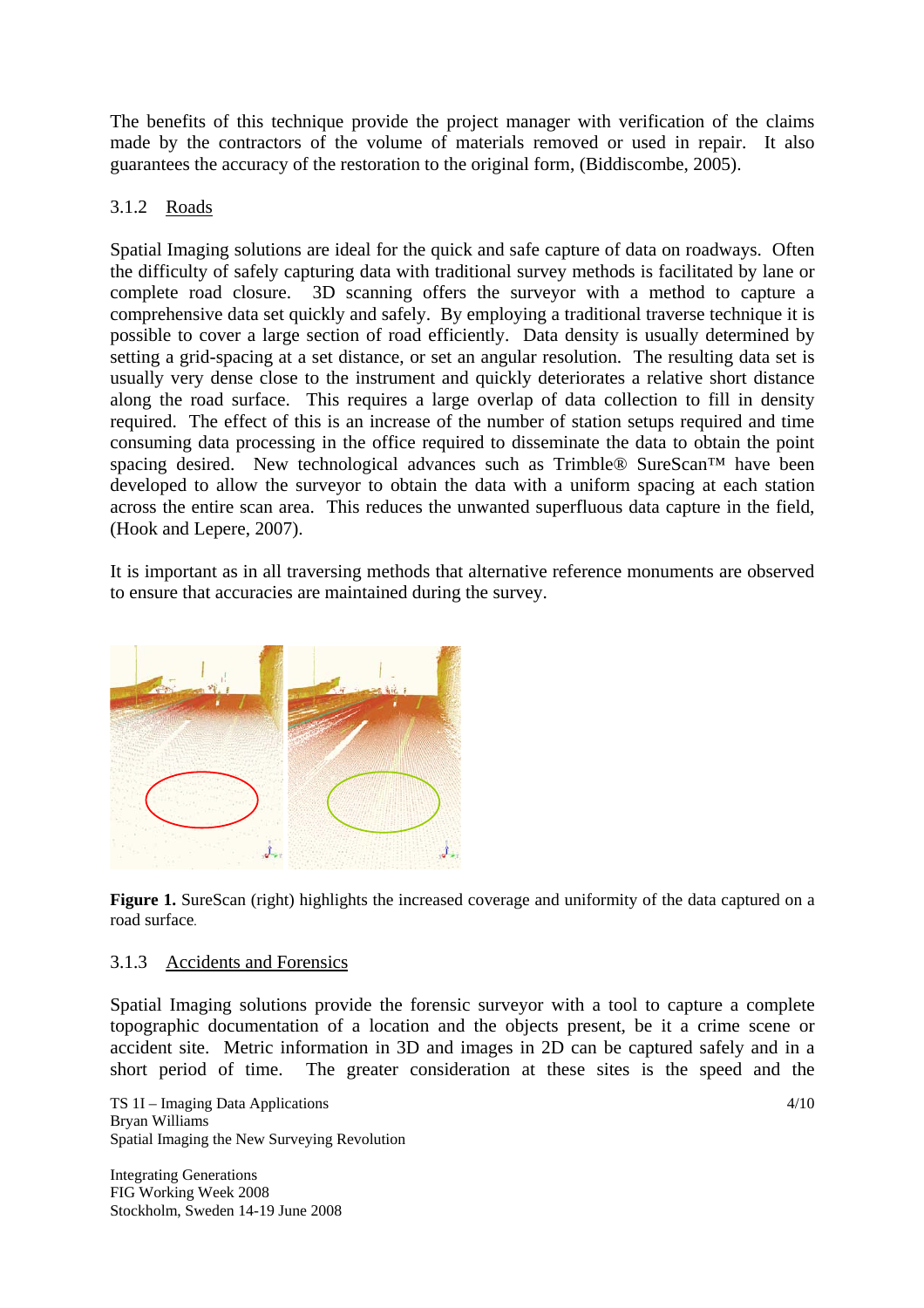completeness of the data capture. It is not often known what information needs to be captured, and reference to a real-world coordinate system is not required. Therefore a "freestationing" technique is often used. That is, the instrument is set up at a convenient location allowing line of sight to the scene. Data and images are captured at the highest resolution possible in the time frame available. Results are processed in the office at a later time after it is determined what information is required.



**Figure 2:** Trimble S10 scanner in the hangar for rebuilding the American space shuttle Columbia" and reconstruction from point clouds*.* 

## 3.1.4 Quarries

Rock-slope analysis and quantitative surveys are an everyday part of a surveyor working in the mining environment. It is important that these surveys can be carried out quickly and accurately. The stabilization of a rock face is critical to safe operation in a pit-based mining operation. Therefore it is important that a survey is as complete as possible. Traditional survey instruments can provide accurate results but can only collect enough data in the timeframe available to provide relative information. Due to the speed, density, and completeness that a spatial imaging solution can provide makes it ideal for adoption to this environment. One technique that can be employed is a "single station" setup. Based on the time available the surveyor can setup at a convenient location that allows for collection of the area of interest and also be able to reference to the known reference monuments available on the exterior just outside the current area being excavated.

Using a laptop at the site office or in the survey vehicle 2D and 3D results can be delivered to the site engineer in a matter of minutes after the data collection is complete.

#### 3.1.5 Integrated Surveying

With the introduction of systems combining total station, imaging, and 3D scanning a greater amount of flexibility is available for the surveyor. Combining techniques simultaneously is possible. By choosing an option for an integrated surveying setup at your station, it is possible to carry out a 3D scan and GPS data capture with a rover at the same time. This technique broadens the type of information that can be captured in the field as opposed to deriving the data in the office at a later time. By having this flexibility the final deliverable can be provided to the end user of the information in a shorter time frame.

TS 1I – Imaging Data Applications Bryan Williams Spatial Imaging the New Surveying Revolution

Integrating Generations FIG Working Week 2008 Stockholm, Sweden 14-19 June 2008 5/10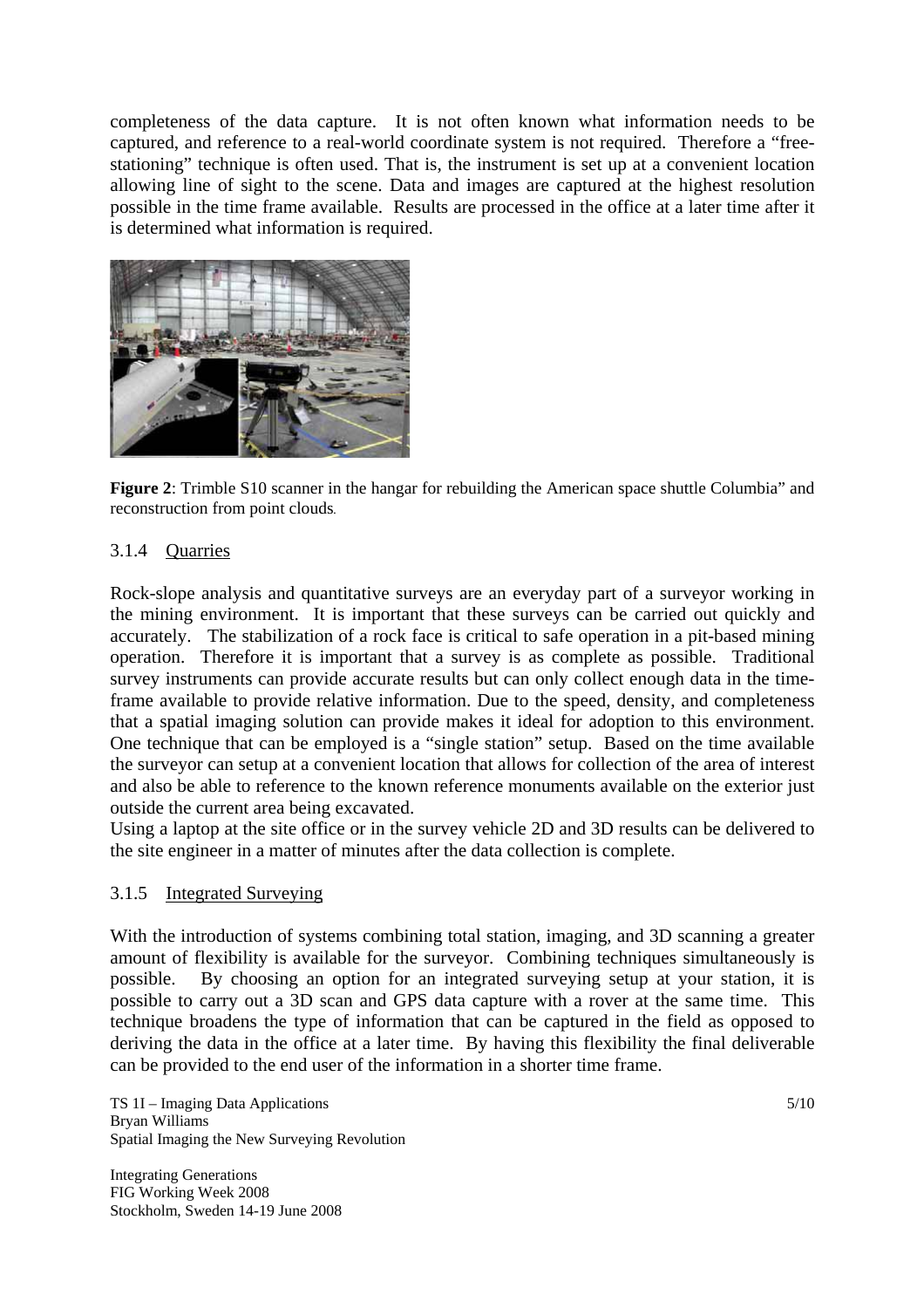### **4. FOCUS ON THE DELIVERABLE**

#### **4.1 2Dimensional (2D) and 3Dimensional (3D)**

Before starting any survey it is important that you have a clear understanding of the final deliverable that is required to satisfy the customer, site manager, or government authority that will be using the information you generate to as part of the decision-making process. By having a clear knowledge of the final deliverable, the surveyor can determine the type of solution and technique required to produce the result. This is specifically important for spatial imaging as the deliverables can vary from simple 2Dimensional, for example a site plan, to a complex 3Dimensional rendering or model.

#### 4.1.1 2D Deliverables

What most surveyors would consider traditional style of deliverables can be categorized as 2Dimensional (2D). Some examples of these are site plans, contour maps, cross-sections, elevation drawings, and more. Most of these are delivered in paper-plan formats. With pure 3D scanners these deliverables are creating in the office with specific software that can handle large point cloud data sets. Some of the techniques used can be simple snap from point-topoint creating a polyline to semi-automated extraction tools to produce contours or other linear line features. Creating 2D deliverables from complex 3D data has some inherent dangers that should be considered. One of these is snapping on points in 3D. When attempting to produce a line that needs to be on the exact alignment as the previous point, there is a danger of snapping to an adjacent point that is not aligned in the correct dimension. Therefore, it is important that the correct perspective be presented on screen when selecting a point. More sophisticated techniques can be used to assist in accurate extraction of 2D outputs. Special algorithms have been developed over time to help the office surveyor automatically extract linear feature information such as contours, cross-sections, or break lines. Understanding these tools can help determine the density of data that is collected in the field to allow these tools to extract the information accurately. This highlights the need to understand the deliverable require so that the correct procedure can be used to collect the relevant information to generate the result. With integrated surveying techniques much of the break line information can be directly generated in the field but this is dependant on the type of job site the data is being collected on.



**Figure 3.** EasyProfile function in Trimble ReakWorks Survey assists with linear feature extraction

TS 1I – Imaging Data Applications Bryan Williams Spatial Imaging the New Surveying Revolution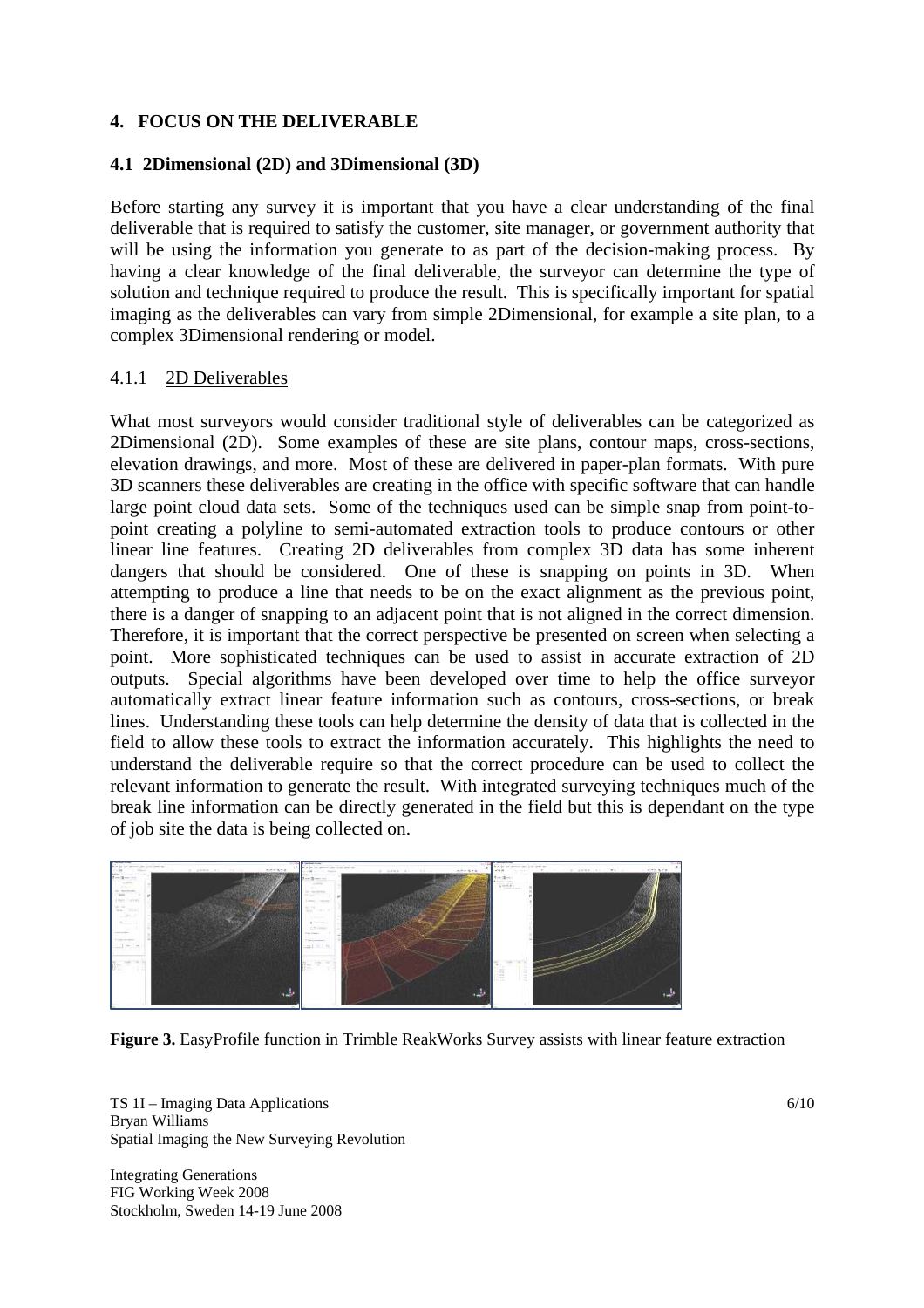## 4.1.2 3D Deliverables

When considering providing a 3Dimensional (3D) deliverable it is important to consider the dimensions of the subject being surveyed. 3D models require that a comprehensive data set be capture to ensure that the size, shape and dimensions of each object can be determined in the office software. Creating a 3D surface is often an automated process, for example a mesh or TIN surface can be generated after some simple data editing. More complex 3D shapes may require a combination of manual and automated processes that can be time consuming. Therefore it is important to consider the time involved to prepare a 3D deliverable for presentation. Most often these deliverables are provided in a CAD file format. With the proliferated use of tools such as Google Earth presenting a deliverable via the media such as the internet is growing in demand.





#### **4.2 Combining 2D and 3D**

There is a growing trend to provide a variety of information to be delivered for the process of making decisions on a project site. The combination of 2D and 3D deliverables is an effective way to present information and be used effectively to make important decisions.

#### 4.2.1 Image overlay

Most spatial imaging solutions have integrated image technology. Of course it has long been known "that a picture beats a thousand words". Images are something that requires less interpretation compared with a complex series of maps and diagrams. Providing an image overlay with on a 2D or 3D deliverable enhances the deliverable for the end user of the information. Tools provide with in office software aides the creation of this compelling deliverable. It is important to keep in mind when collecting information on a project site that automated collection of images is often available within a spatial imaging system. If manual images are required with either the instrument or separately with a handheld camera keep in mind the perspective of the image capture as related to the metric data collected. Adjustment of image lighting and color matching is a feature provided by the office software to enhance the final deliverable.

TS 1I – Imaging Data Applications Bryan Williams Spatial Imaging the New Surveying Revolution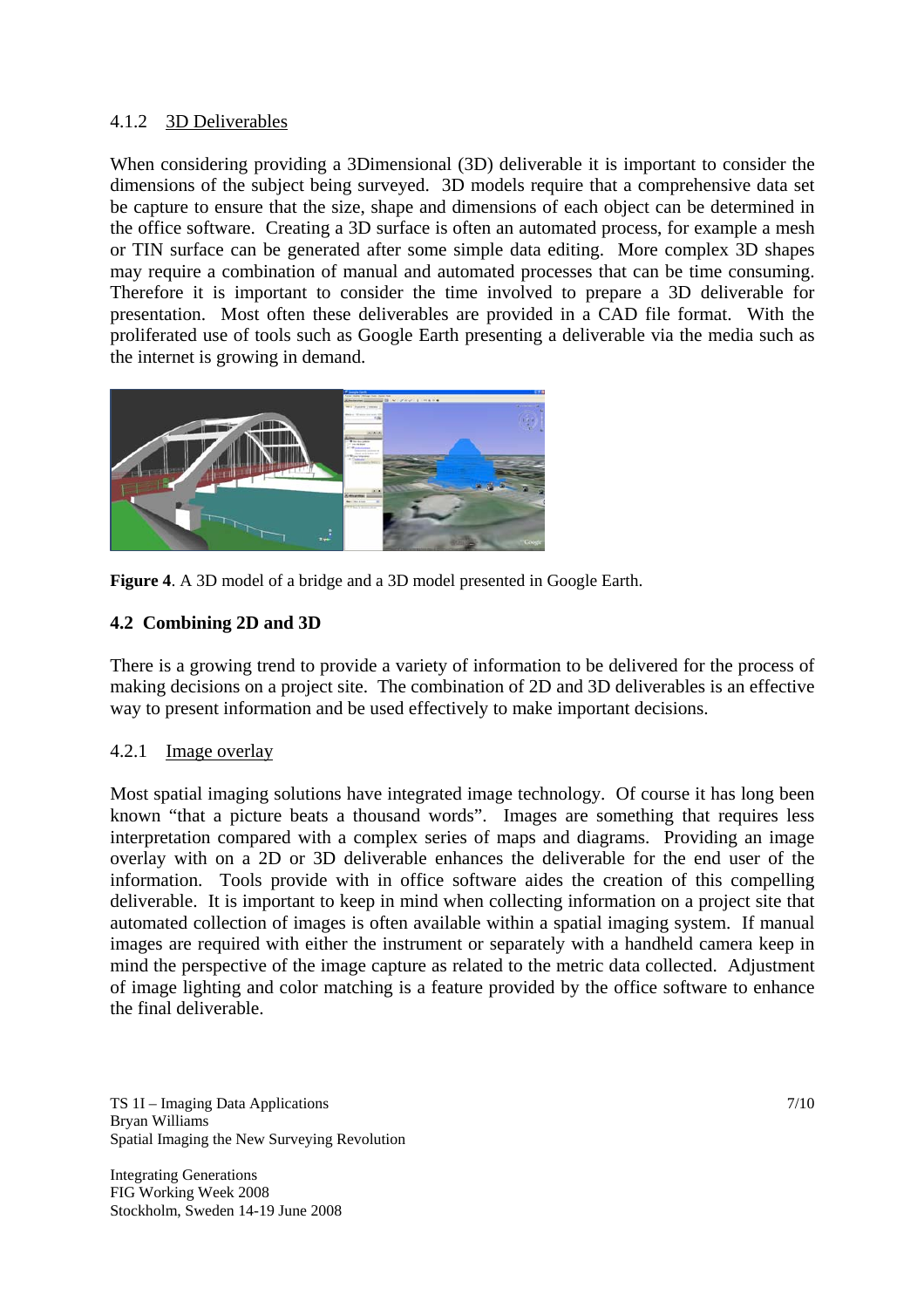## 4.2.2 Inspection mapping

An important influence in as-built data collection is the comparison of the existing site verses the intended design. Special tools developed in spatial imaging software, has facilitated the mapping of 3D dimension data and designs to a 2D representation to enable easy interpretation of this data.



**Figure 5.** Inspection mapping of a tunnel comapring design vs. as-built.

## **5. ENVIRONMENTAL INFLUENCES**

To ensure that accurate and complete data is captured with a 3D survey it is important that consideration is given the environmental influence affecting no-contact measurement as well as any limitations to the project site.

## **5.1 Site access**

Access to a project site may be limited and thus the range and line of site will be affected. This limitation may affect the complexity of the data that can be collected and thus it may be necessary to supplement the data from other information sources or with other technologies and techniques. In some cases the site may be an environmental protected, restricted access or contaminated site in which case the limitations may be hard to overcome.

## **5.2 Atmospheric conditions**

Many of the everyday atmospheric conditions will affect the ability to collect data with noncontact methods. Rain or ice can accumulate on a road surface that will make it act like a mirror reflecting the laser beam away and thus receive no return to obtain a measurement. Thick atmospheric conditions such as fog will refract the light and reduce the range that data can be collected from. Likewise heat shimmer will refract the laser to reduce range and accuracy capability. There are certainly other conditions such as cold temperatures that will reduce the ability for the system to produce accurate and complete results. These must be in considered when ensuring the results are possible for any given survey.

TS 1I – Imaging Data Applications Bryan Williams Spatial Imaging the New Surveying Revolution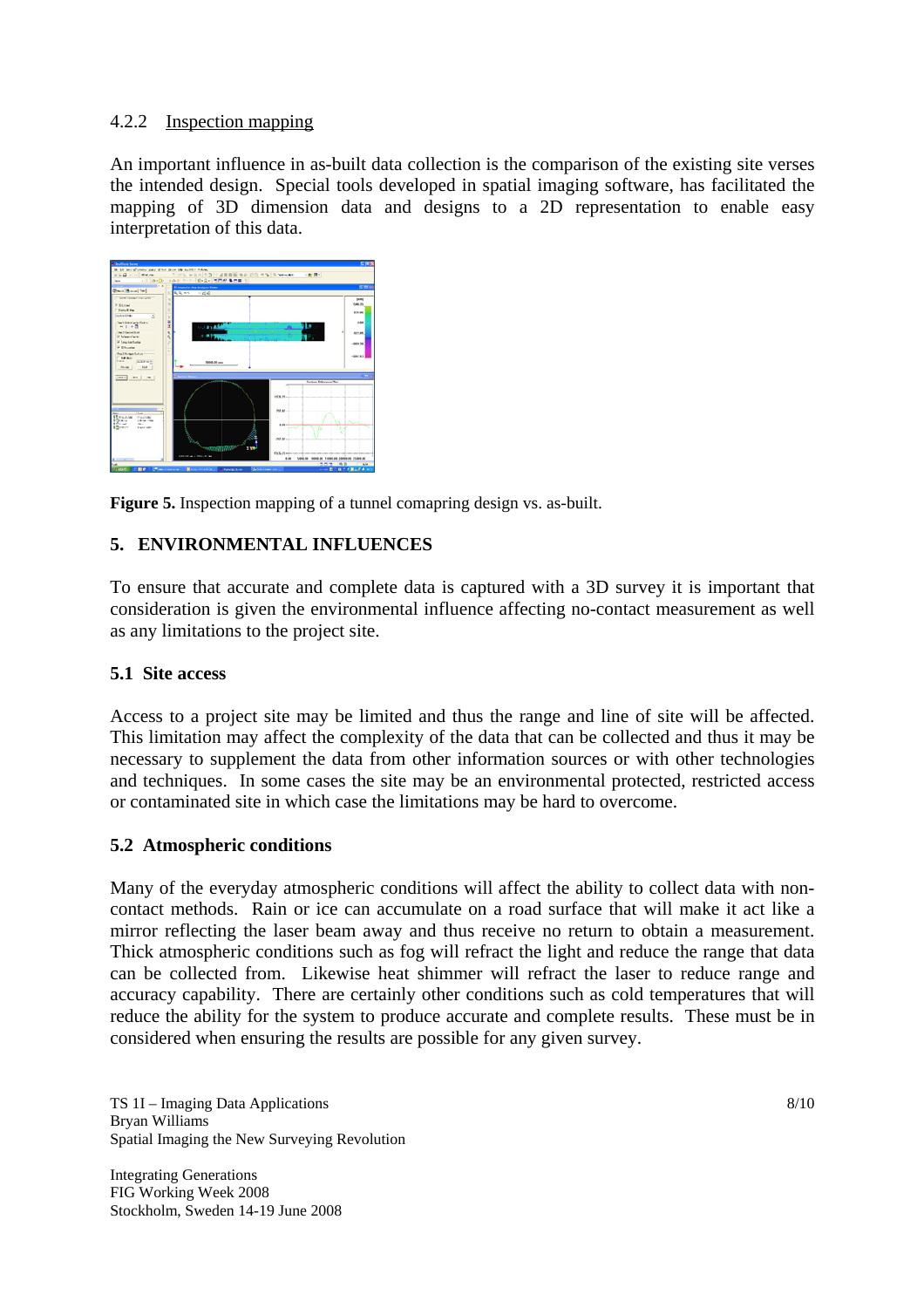#### **6. LOOKING TO THE FUTURE**

What are some of the influencing trends that will affect the future developments of spatial imaging as a survey technology and technique?

It is noteworthy that many high-profile projects are starting to use spatial imaging systems as a primary technology to collect valuable information and ensure a complex data set is available to make the most appropriate decisions for the future of a project.

Many government authorities are mandating the use of spatial imaging technologies and techniques for data capture on roads and bridges where access is limited or road closures are costly for the community at large.

Images are becoming an accepted way to document the features for land surveys and thus place a new emphasis on rich data capture.

The use of 3D models in design is starting proliferate within the engineering community thus the demand for complex 3D data is growing.

The collaboration of online information and real-time data updates is influencing the need for faster and more comprehensive data collection.

These market influences are driving the need for complex 3D data sets. As technology evolves further and techniques are refined the ease of which this information can be collected and processed is aiding the surveyor in becoming the primary professional to provide this information.

Continued collaboration with surveyors will ensure that spatial imaging technology is developed with the surveyor in mind. This will provide valuable information so that the automation of systems continues to provide feedback on the accuracy and completeness of the data collected. It is also essential that the technology facilitates the input from the professional surveyor to provide a value added service to the end user of the information.

## **REFERENCES**

Lemmon, T, & Biddiscombe, P, 2005, Trimble 3D Scanning for Surveyors Whitepaper, Trimble Navigation White Paper.

Biddiscombe, P, 2005, 3D Laser Scan Tunnel Inspections Keep Expressway Infrastructure project On Schedule Whitepaper, Trimble Navigation White Paper.

Hook, B, & Lepere, G, 2007, Trimble SureScan Technology Whitepaper, Trimble Navigation White Paper.

TS 1I – Imaging Data Applications Bryan Williams Spatial Imaging the New Surveying Revolution